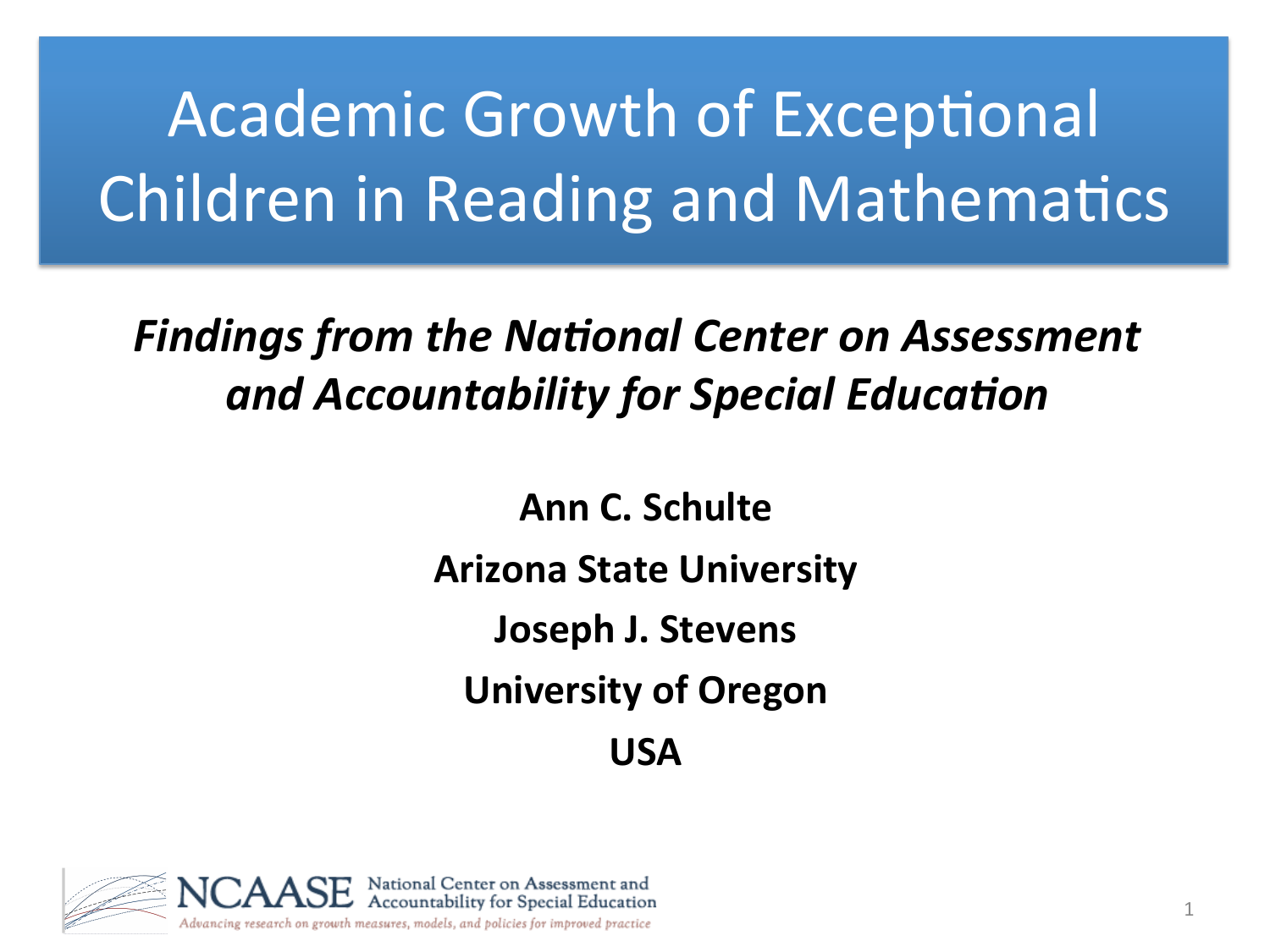# National Center on Assessment & Accountability for Special Education

- NCAASE www.ncaase.com
- Institute of Education Sciences, 2011-2016

Accountability for Special Education

- Co-PI's
	- $-$  Stephen Elliott & Ann Schulte, Arizona State Univ
	- Joseph Stevens & Gerald Tindal (Project Director), Univ of Oregon

*This* work is supported by the Institute of Education Sciences, U.S. Department of *Education, through grant R32C110004 awarded to the University of Oregon. The opinions expressed are those of the authors and do not necessarily represent views of the Institute or the U.S. Department of Education.* National Center on Assessment and

Advancing research on growth measures, models, and policies for improved practice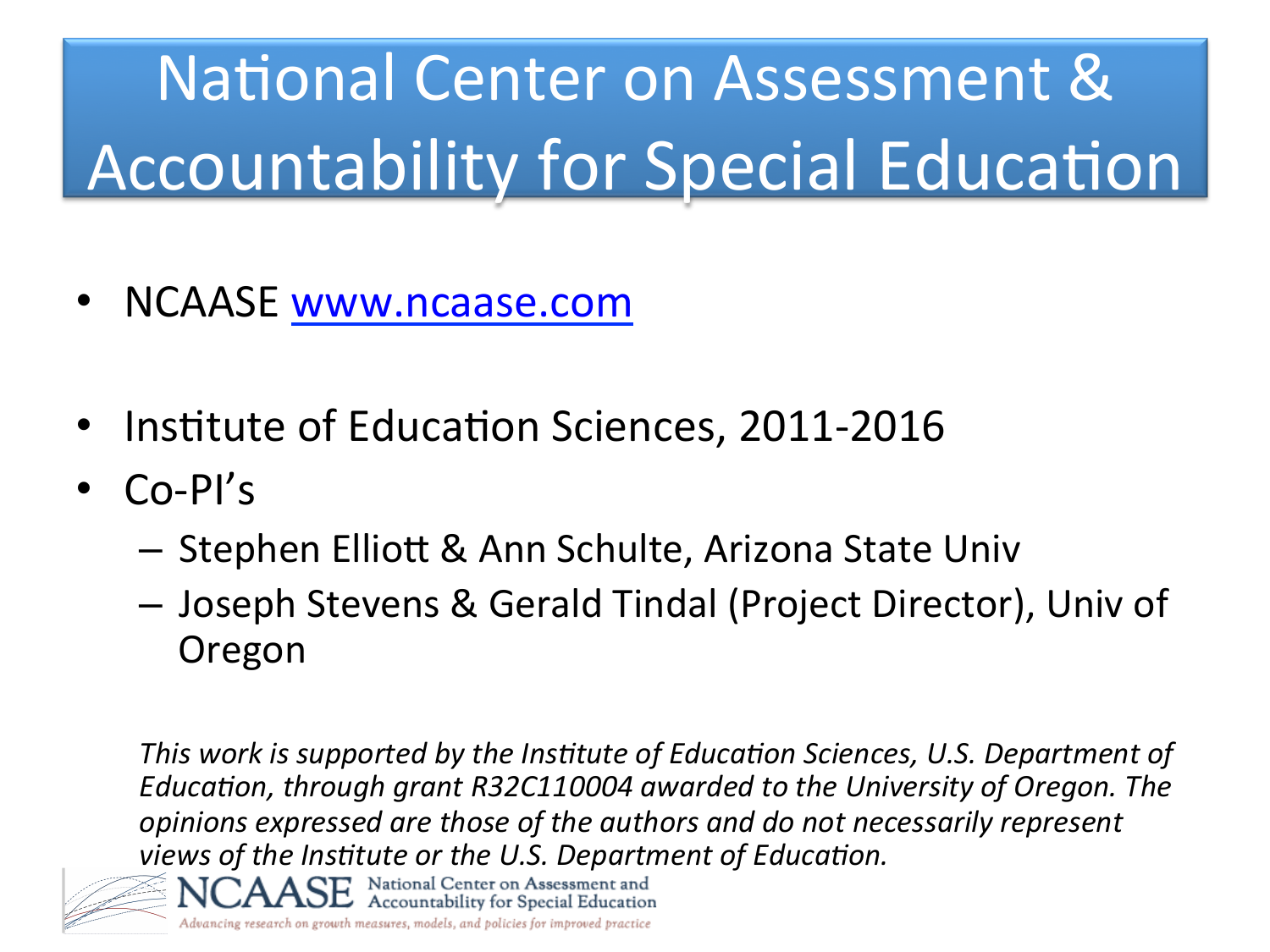## **Overview**

- Standards-based reform in USA-Brief overview
- Growth vs. status measures—a changing focus
- NCAASE purpose and key questions
- Selected NCAASE initial results

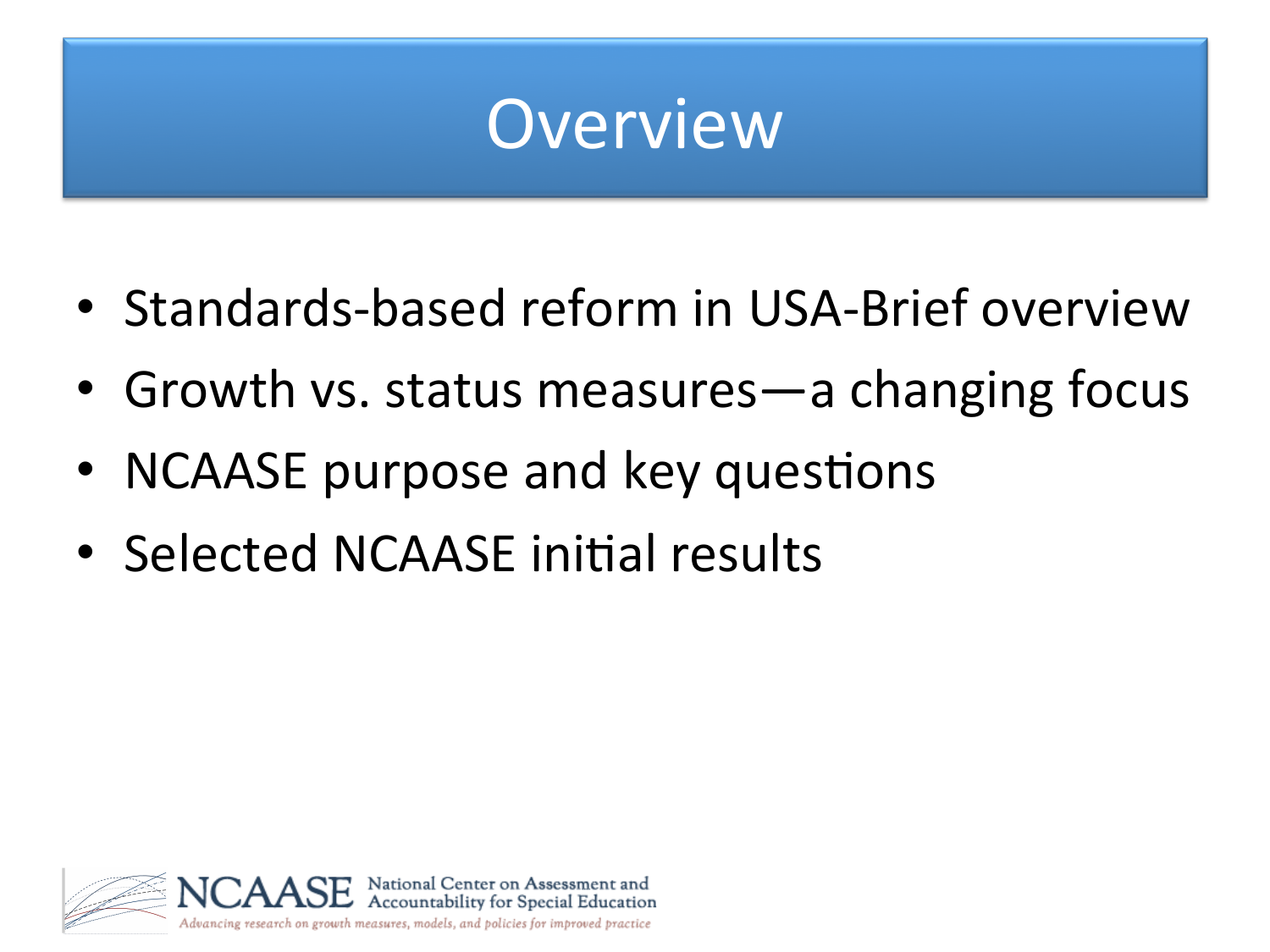# Special Education and Accountability in USA: Background Info

- Standards-based reform has dominated educational scene in USA since 1990s
- Theory of action: Articulate high standards, test students on standards, resulting feedback, plus rewards and sanctions will improve student outcomes

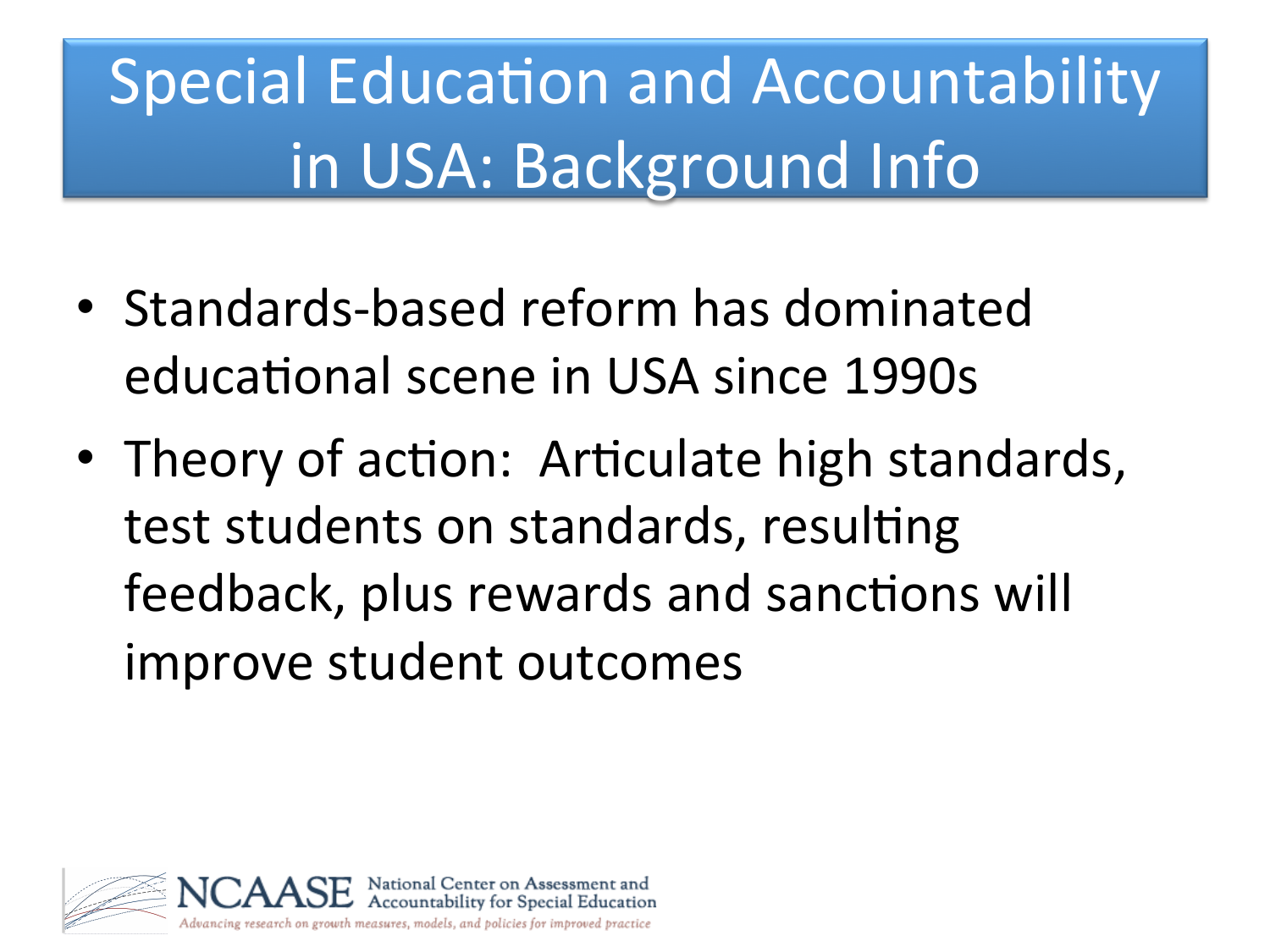# Special Education and Accountability in USA: Background Info

- Initially, many students with disabilities were excluded from standards and assessments
- Concern that exclusion of students with disabilities weakening reform and accountability efforts for all students, and leaving students with disabilities behind
- More knowledge about impact of excluding than how to include

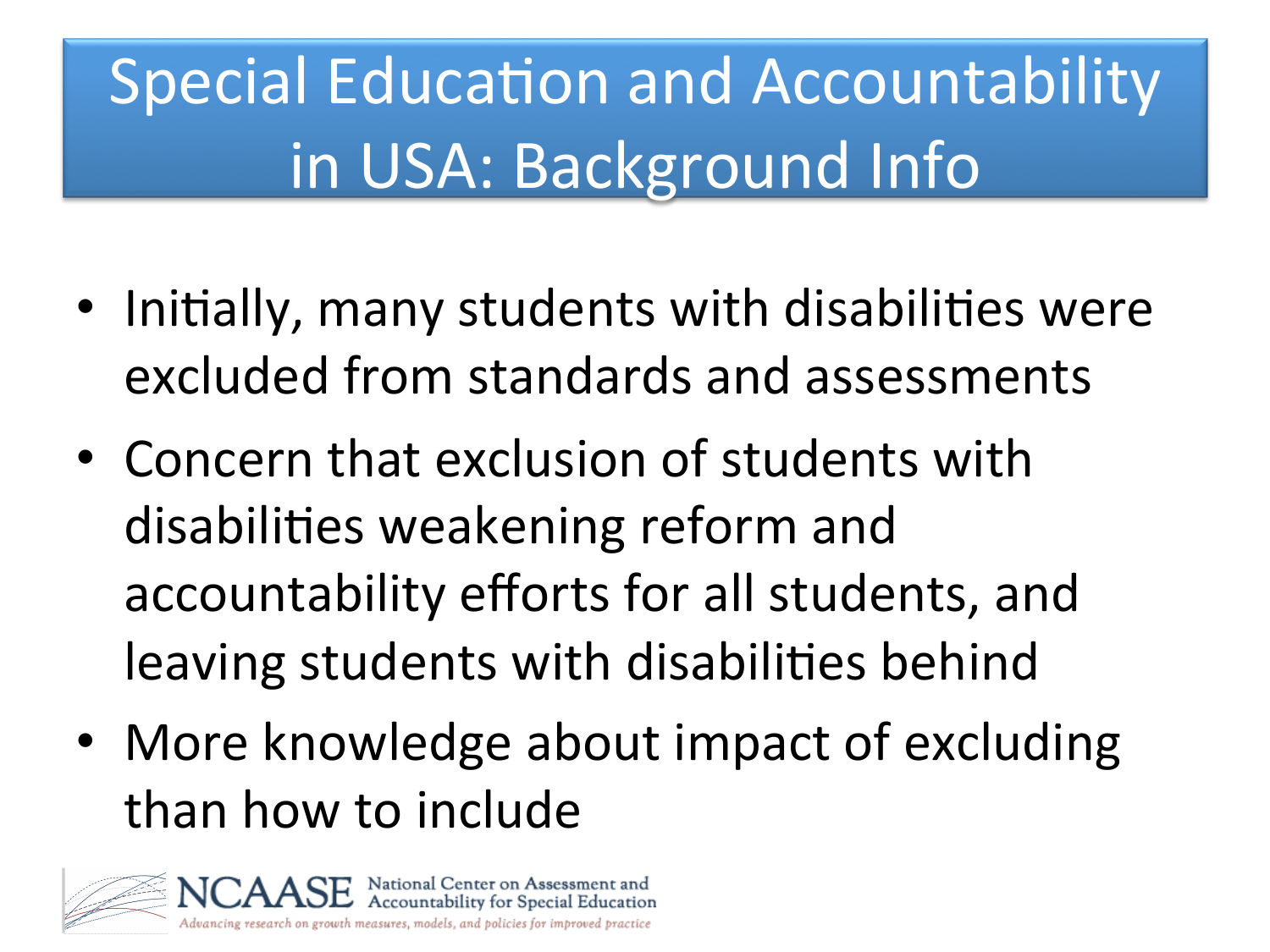# No Child Left Behind Act of 2001

- Mandated testing in grades three to eight, including students with disabilities
- Outcomes reported for disaggregated groups-gender, ethnicity, free/reduced lunch (indicator of poverty), English language proficiency status
- Goal: All children in all subgroups will be scoring at grade level proficiency in reading and mathematics by 2014
- NCLB initial metric--% of students scoring at grade level proficiency or above, monitored by examining successive cohorts of students

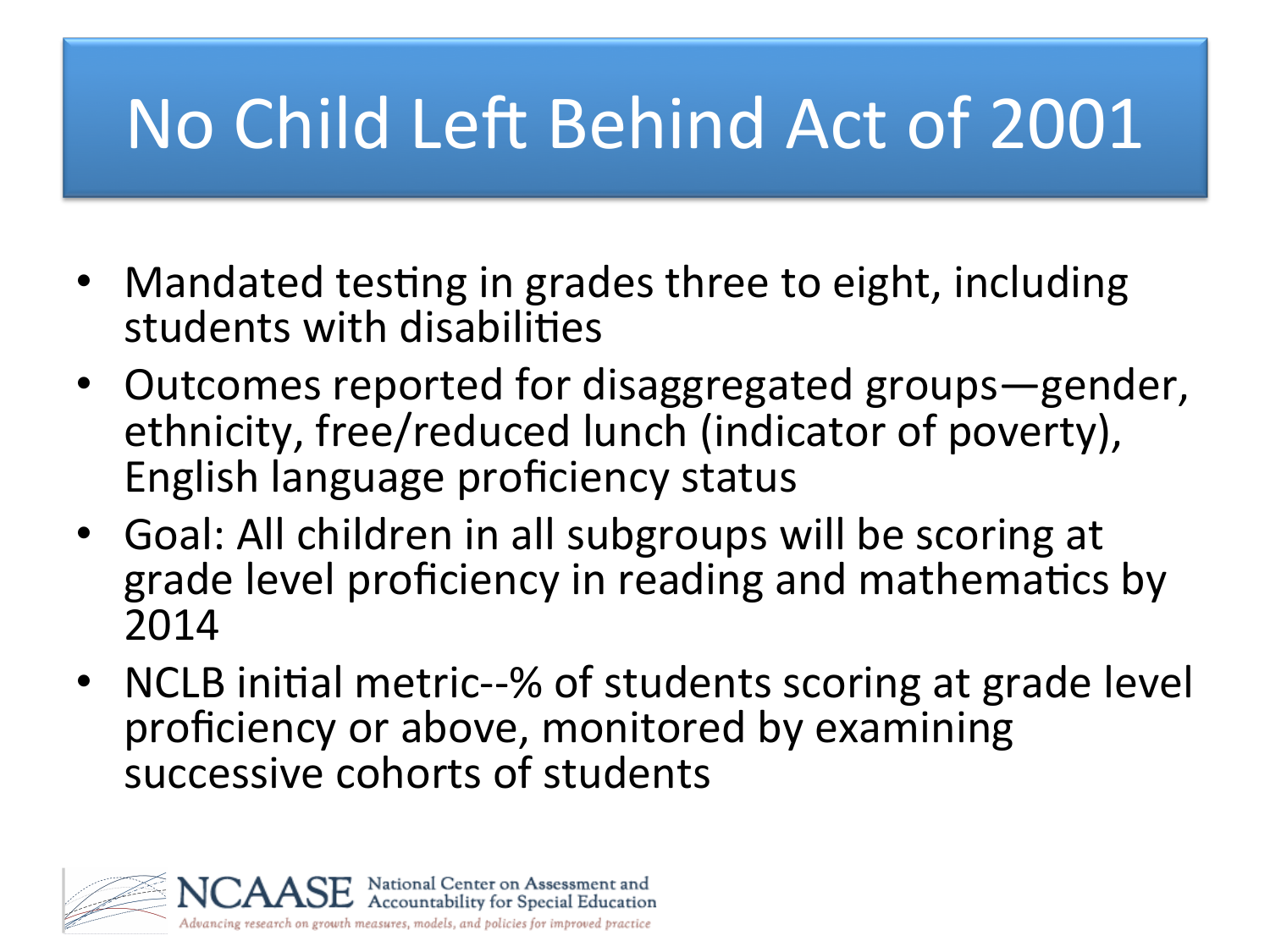## Stable Subgroup Membership Matters



Advancing research on growth measures, models, and policies for improved practice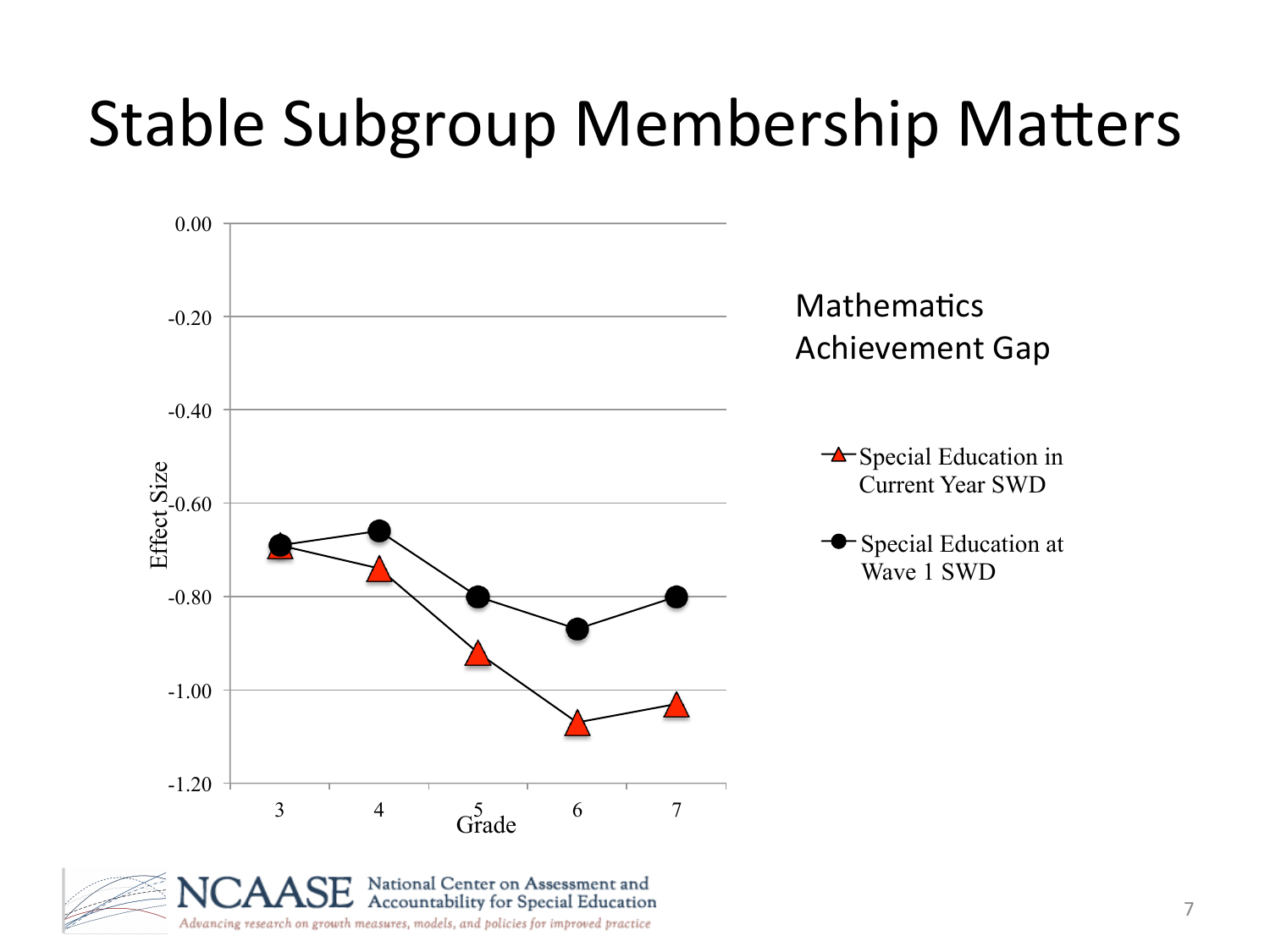# Change in Mean Number of Students Reaching Proficiency

|                                                              |  |  |  | Rdg/LA |                 | <b>Mathematics</b> |    |
|--------------------------------------------------------------|--|--|--|--------|-----------------|--------------------|----|
|                                                              |  |  |  | Mean   | <b>SD</b>       | Mean               | SD |
| <b>Current Participation</b><br>in Special Education Only    |  |  |  | 40     | $\overline{21}$ | 59                 | 20 |
|                                                              |  |  |  |        |                 |                    |    |
| <b>Including Students Two Years</b><br><b>Post Dismissal</b> |  |  |  | 47     | 19              | 65                 | 18 |
| <b>Net Change in Percent</b><br>Proficient                   |  |  |  | $+7$   |                 | $+6$               |    |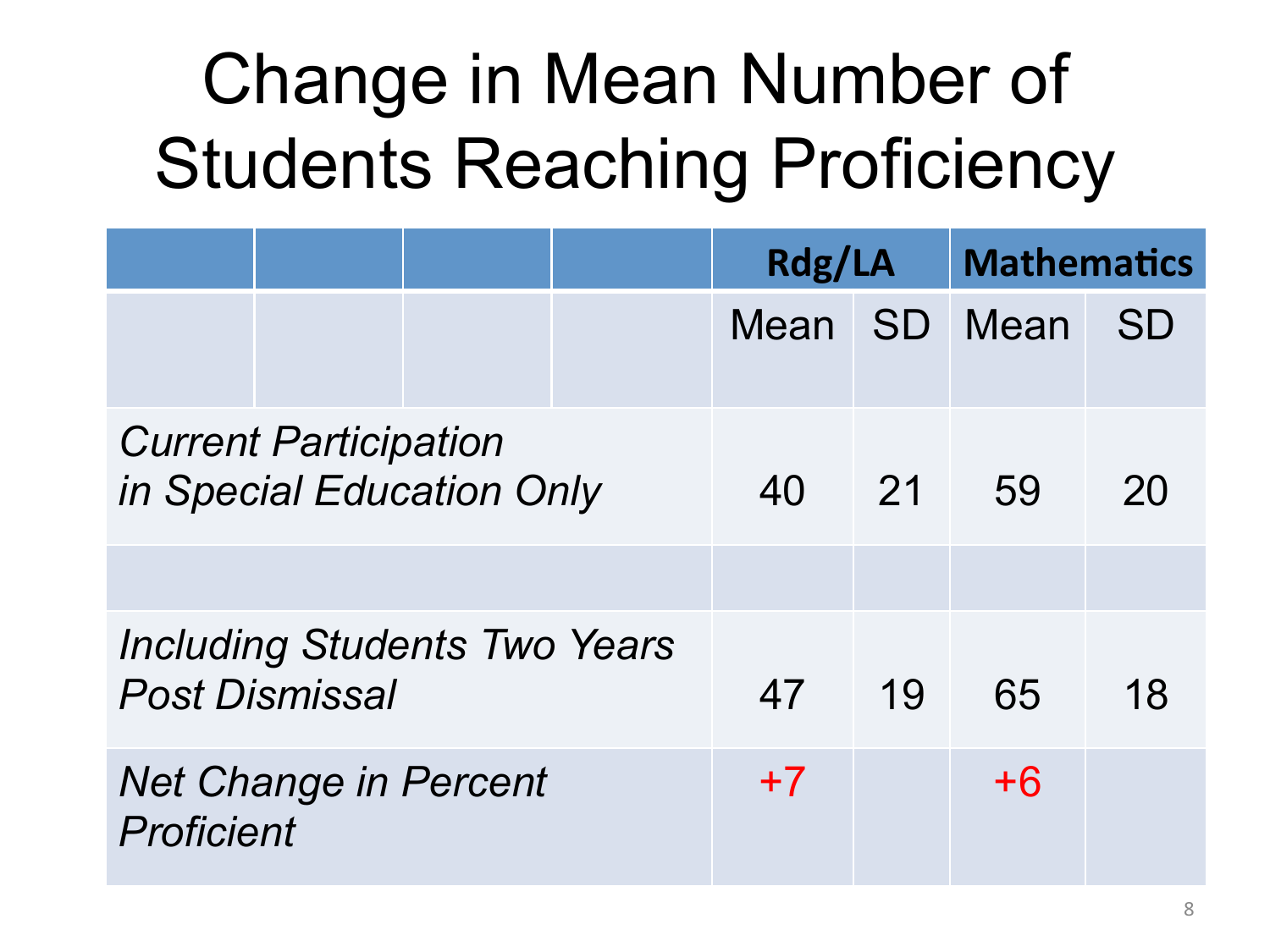### **NCAASE 2011-2016: Our Key Research Questions**

- 1. What is the **natural developmental progress** in achievement for students with disabilities?
- 2. What models **best characterize achievement growth** for students with disabilities who are participating in general achievement tests?
- 3. How do various growth models represent **school effects** for students with and without disabilities, and how do results compare to those derived from the status models now in use?
- 4. How do results from different types of **interim assessments** of students' achievement meaningfully contribute to a model of academic growth for students with disabilities?
- 5. How can information about **opportunity to learn** and achievement growth be used to **enhance academic outcomes** for students with disabilities?

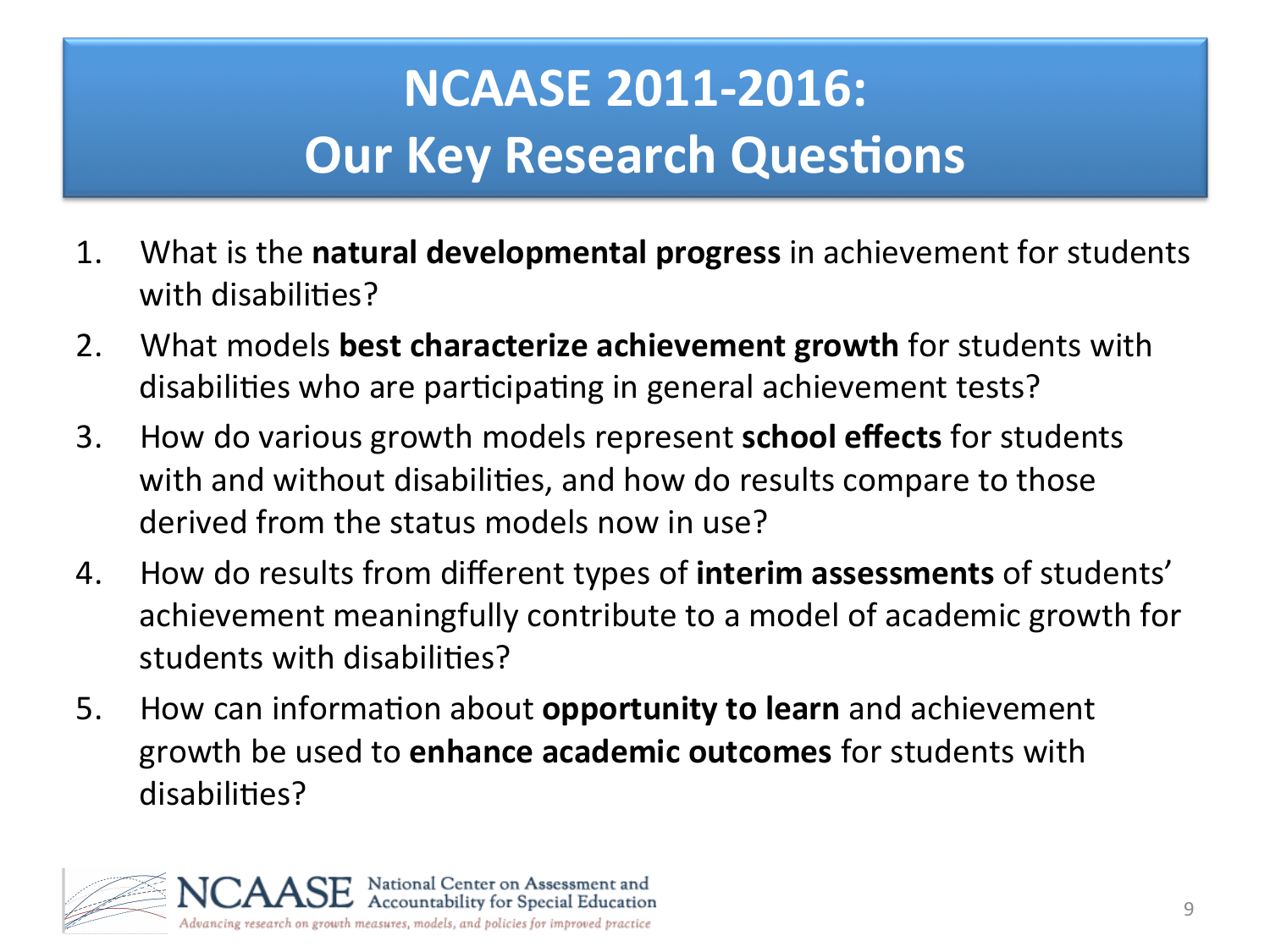## Data Sources for Growth Studies

- North Carolina test data (NCAASE also looking at AZ, OR, PA)
- Longitudinal—Math 2001-2005 cohort, Reading 2003-2007 cohort
- Sample sizes >90,000 in each sample, followed for 5 years

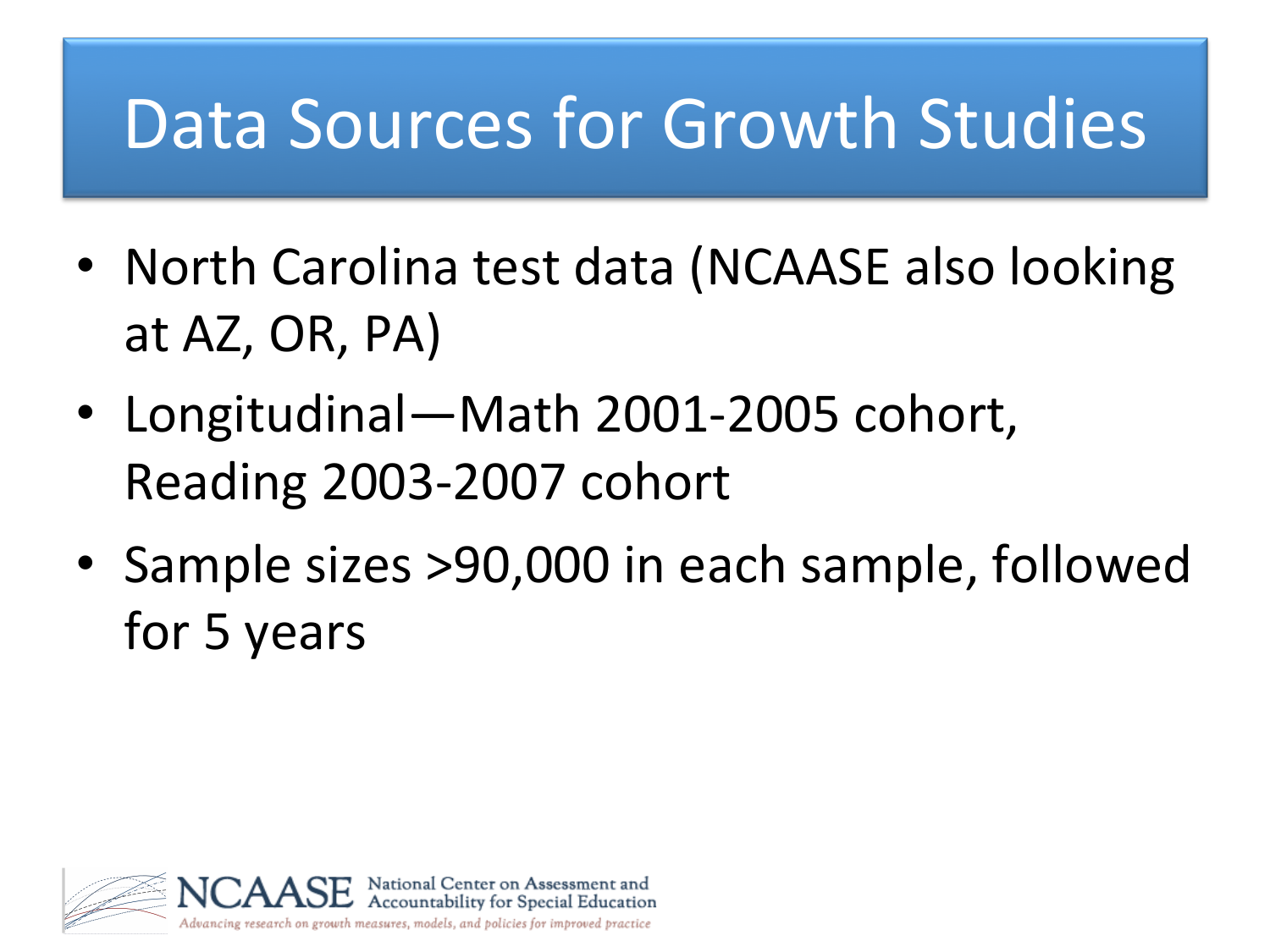#### Mathematics Growth by High Incidence Disability Group

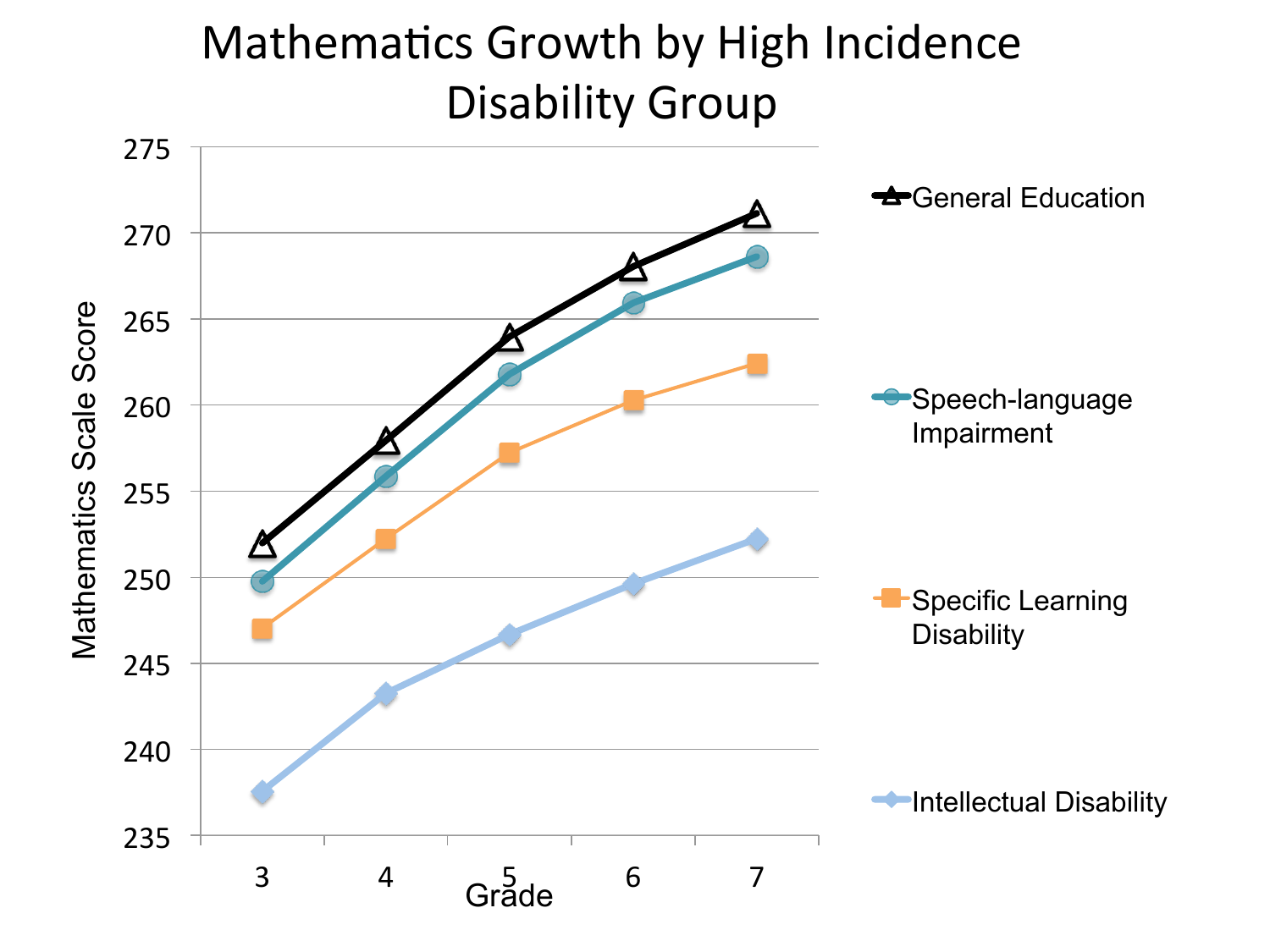#### Reading Growth by High Incidence Disability Group

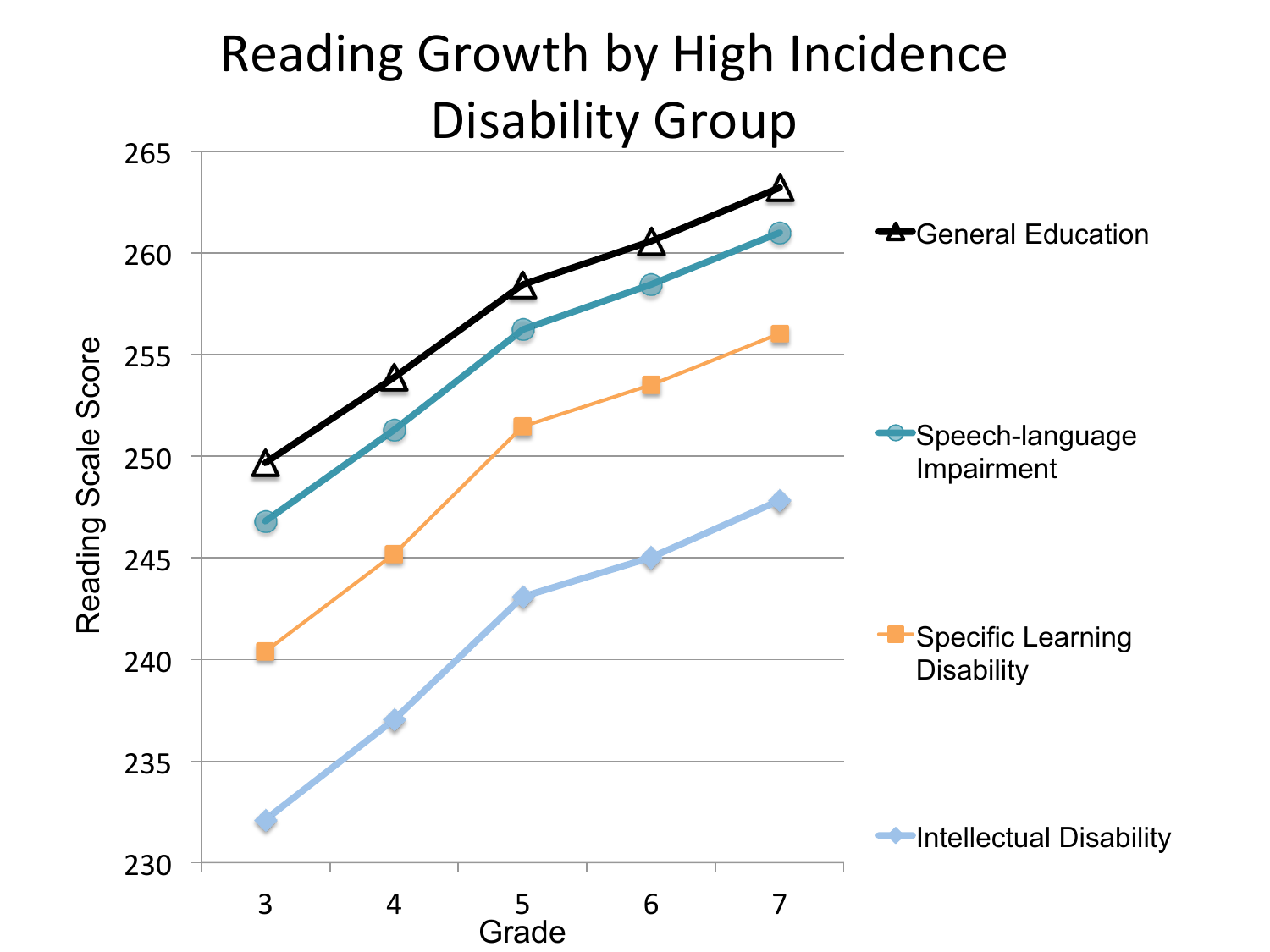### Growth by Starting Proficiency Level-Math

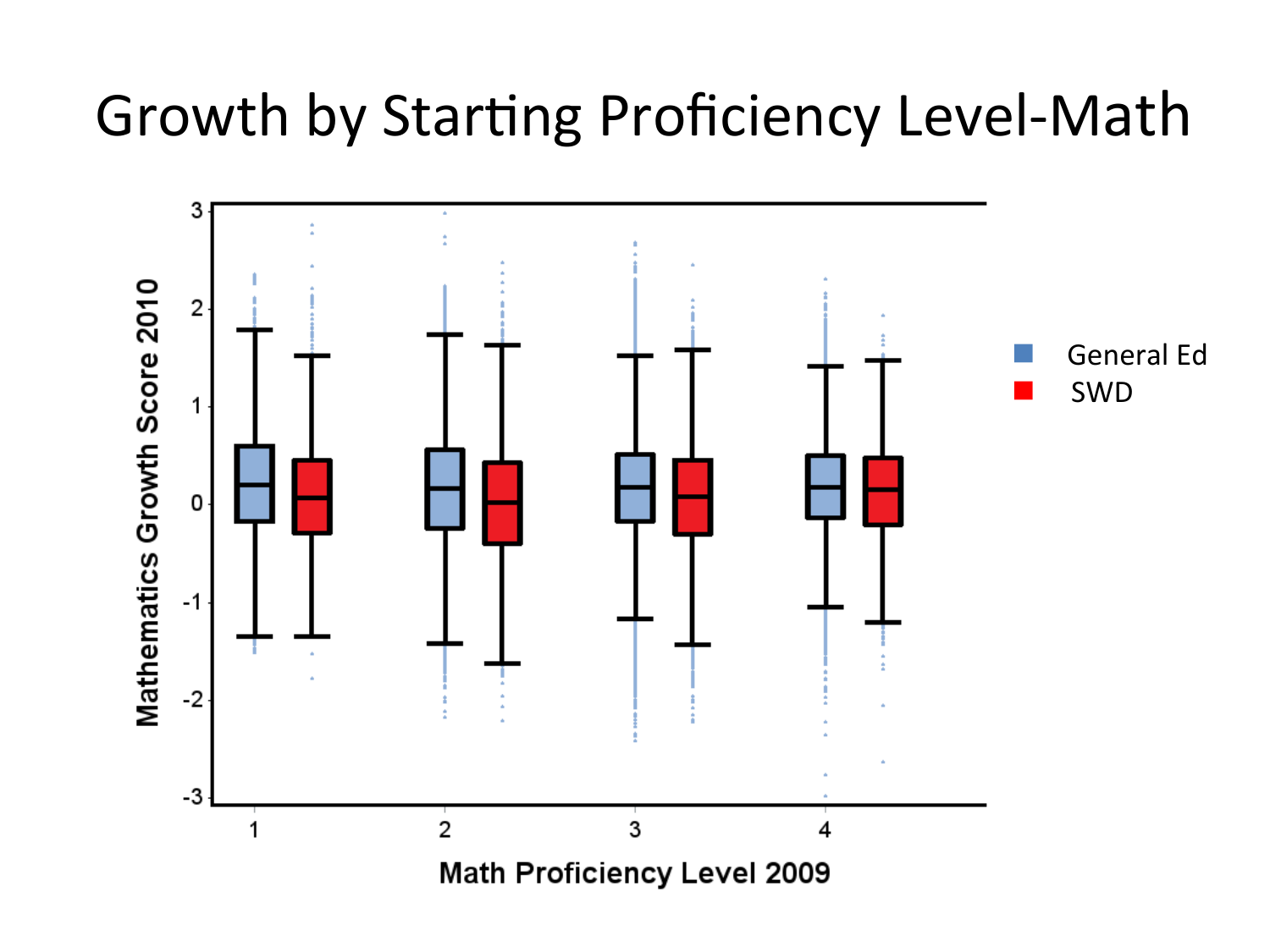### Growth by Starting Proficiency Level-Rdg

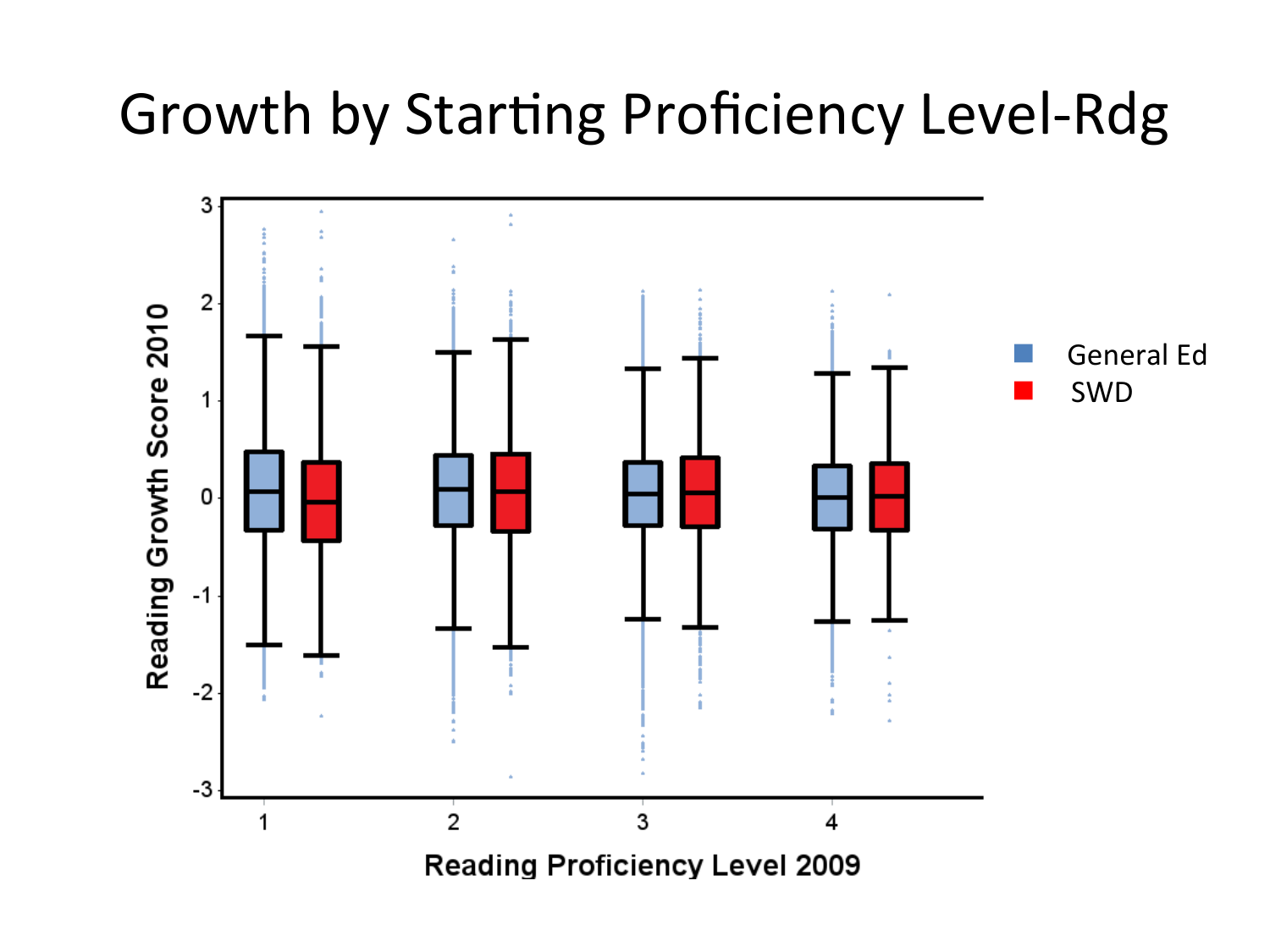## **Findings to Date**

- Students with disabilities are growing in reading and mathematics.
- Large differences in starting point achievement skills within students with disabilities, smaller differences in growth
- Student improvement may not be reflected in changes in status (Non-proficient/proficient)
- Only considering students currently served in special education biases outcomes for this group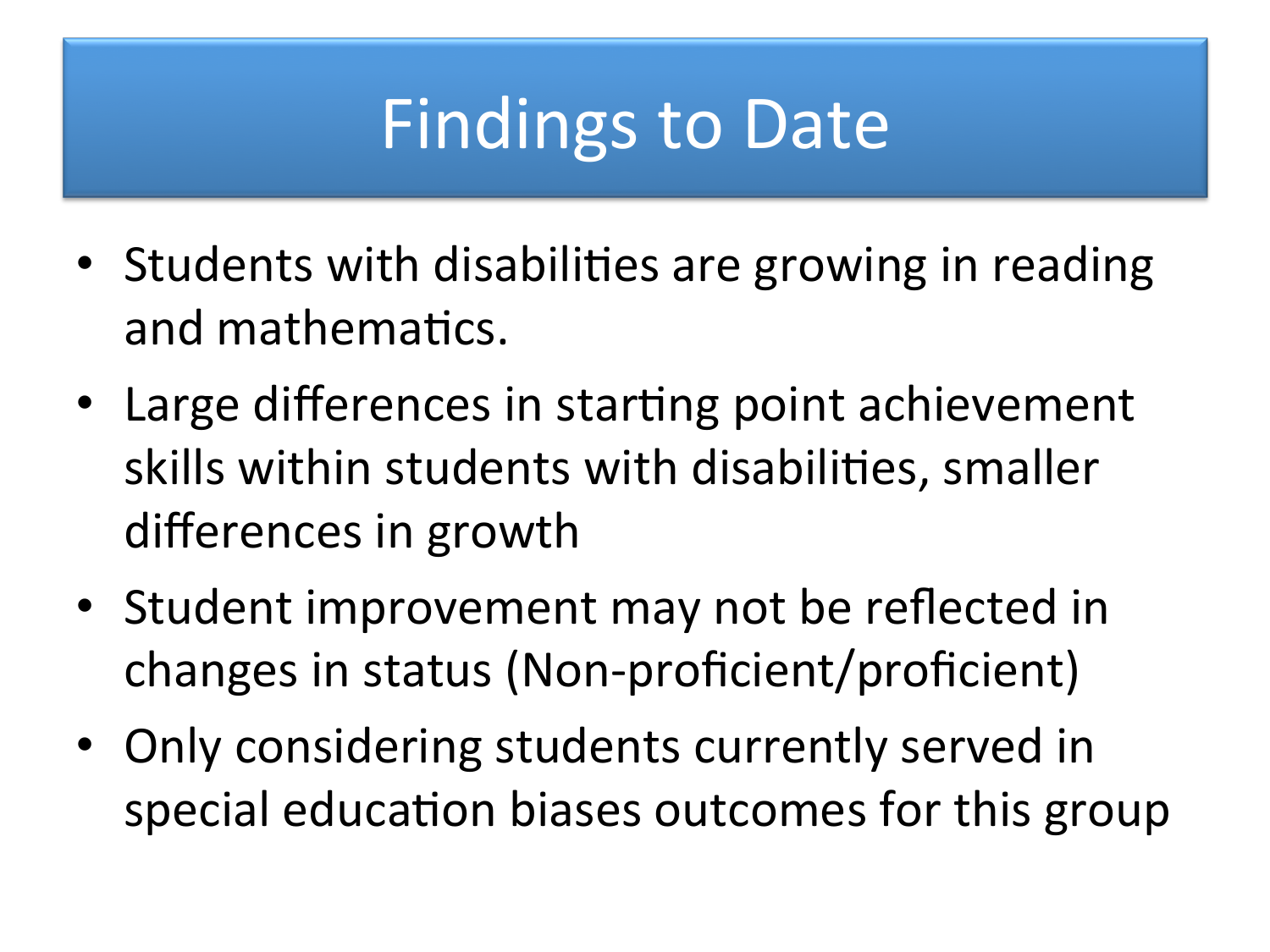## **Future Directions**

- Longitudinal studies with other states' data
- Growth on alternate assessments for students with severe disabilities
- Examining how students with disabilities' achievement scores are related to outcomes for schools
- Comparisons among different school accountability models
- Examining how to enhance achievement growth for students with disabilities